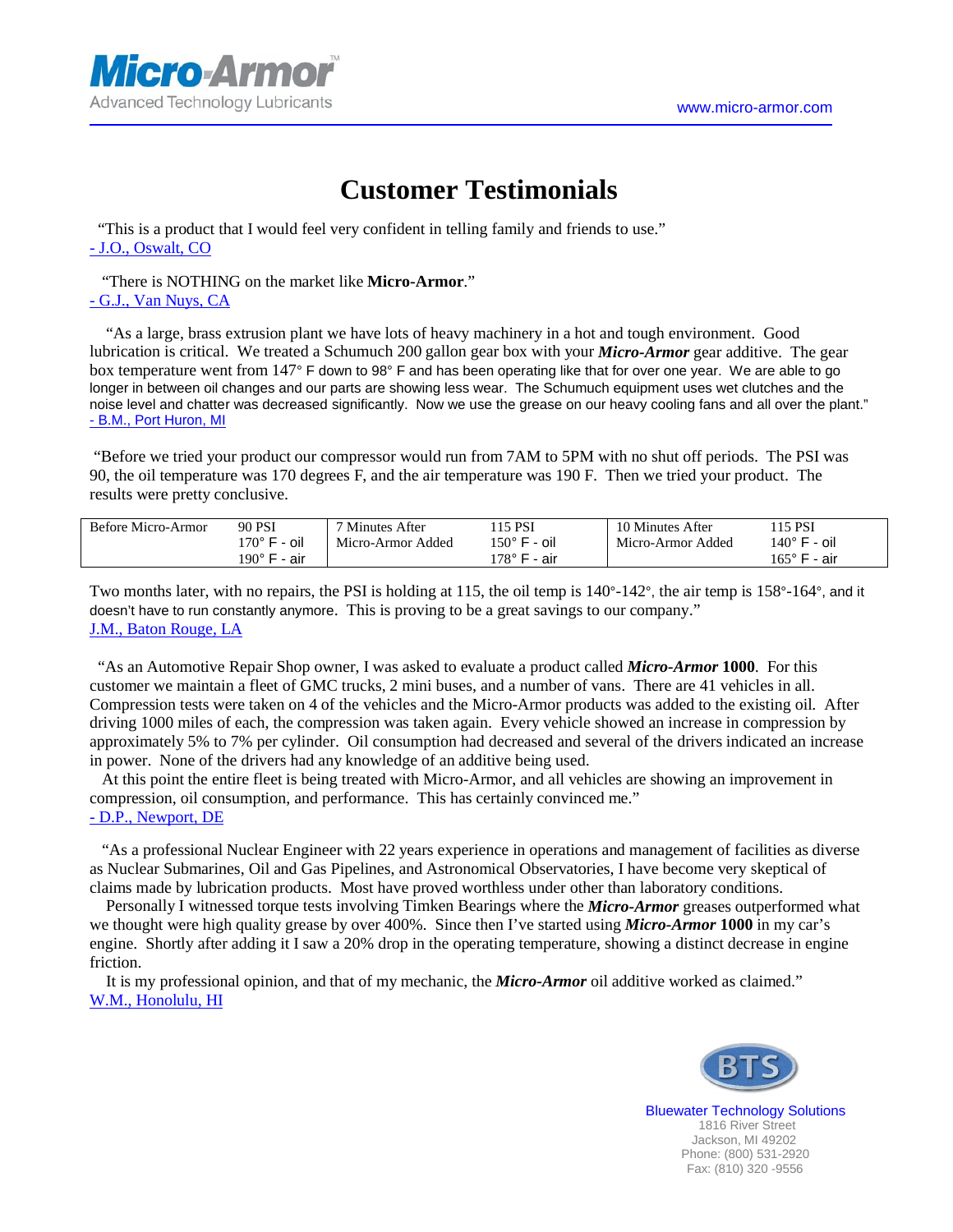

## **Customer Testimonials**

 "I just wanted to take a few minutes and thank you for introducing me to your great product! I have tried it and have had good results in several vehicles.

When I used it in my diesel suburban, I immediately noticed less smoke on cold start, lower temperature when warm, and easier acceleration under load. While I did not measure fuel efficiency, the impression was that I got further on a tank!

 I had an old smoky riding lawn mower that was clearly on its last legs. Your product caused the smoke to disappear and the motor got its old power back. I sold it and made \$500.

 My Toyota 4-Runner was next, with similar results. The 4 cylinder motor acted more like a spring chicken than an old ride!

 So in conclusion, I would recommend your product to anyone, and would feel like I did them a favor by doing so!" - S.Y., Boulder, CO

 "I drive a 1997 Freightliner FLD 120 with a Detroit 60 Series engine that has 935,000 miles. Within one day of adding the *Micro-Armor* **1000** to my engine, the heavy black smoke that used to pour out of my stack was gone. On my next 10,000 mile change I saw that I burned 2 gallons of oil less than I normally do. The engine even starts much easier. If that wasn't enough, I just got my fuel tax reporting statement for the quarter back last week. My Transportation Advisor informed me I've had a 10% increase in my fuel economy. She wants to know where she can buy it. I'm impressed!"

## - C.H., Fort Gratiot, MI

"This letter is to inform you of the results we've had using Micro-Armor products.

We run 12 mixer trucks:

- 3 International 9.0 liter dt/dti-466c turbocharged engines
- 9 Mack 6 cylinder dm600s, 11.0 liter engines

We also have 1 Cat 966D loader, and 1 Komatsu W120.

 As you know, our mixer trucks operate in an environment filled with very fine, abrasive dust particles. At the end of May we began introducing *Micro-Armor* **1000** Oil Treatment into the engine oil. Later on in the summer we began putting it into the rear ends, transmission, power steering, axle bearings, and into the hydraulic systems. The results varied truck by truck, but we experience more power, increased RPMs, , apparent increase in fuel economy, lower operating temperatures and the engine oil staying tremendously cleaner between changes.

 Oil consumption was substantially reduced in those units which burned oil – so much so that the savings in oil is greater than the cost of the *Micro-Armor* used in those units.

 Finally, we have started using the *Micro-Armor* **4000** penetrating spray on door hinges and locks and other areas, and have found that the lubricating effect lasts from 3 to 4 months in this dusty environment.

 We are firmly convinced of the many ongoing benefits of the *Micro-Armor* Technology and Products." - E.W., Marysville, MI

 "We have just completed our crusher tests using the *Micro-Armor* **6000** grease on the two bearings holding the rotor shaft. Prior to using the *Micro-Armor* grease we were using a type 2 lithium grease. Temperatures on the bearings would run from 175° to in excess of 200°. *With Micro-Armor* **6000** grease the temperature has dropped dramatically and has been running from 100° to 150°. Needless to say, I am extremely pleased with your product." - G.B., Boise, ID



 Bluewater Technology Solutions 1816 River Street Jackson, MI 49202 Phone: (800) 531-2920 Fax: (810) 320 -9556